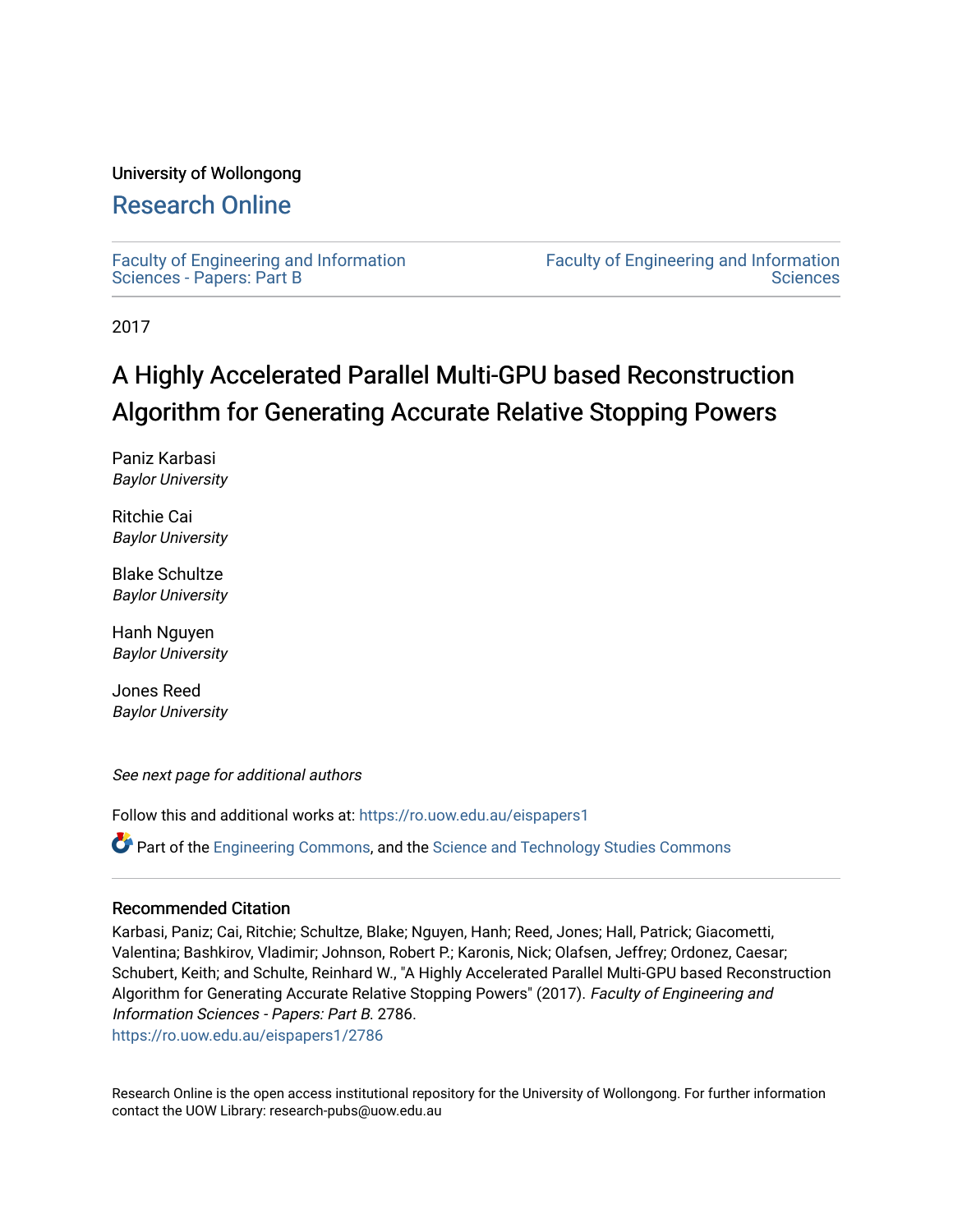## A Highly Accelerated Parallel Multi-GPU based Reconstruction Algorithm for Generating Accurate Relative Stopping Powers

## **Abstract**

Low-dose Proton Computed Tomography (pCT) is an evolving imaging modality that is used in proton therapy planning which addresses the range uncertainty problem. The goal of pCT is generating a 3D map of relative stopping power measurements with high accuracy within clinically required time frames. Generating accurate relative stopping power values within the shortest amount of time is considered a key goal when developing an image reconstruction software. The existing image reconstruction softwares have successfully met this time frame and even exceeded this time goal, but require clusters with hundreds of processors. This paper describes a novel reconstruction technique using two graphics processing unit devices. The proposed reconstruction technique is tested on both simulated and experimental datasets and on two different systems namely Nvidia K40 and P100 graphics processing units from IBM and Cray. The experimental results demonstrate that our proposed reconstruction method meets both the timing and accuracy with the benefit of having reasonable cost and efficient use of power.

## **Disciplines**

Engineering | Science and Technology Studies

## Publication Details

Karbasi, P., Cai, R., Schultze, B., Nguyen, H., Reed, J., Hall, P., Giacometti, V., Bashkirov, V., Johnson, R., Karonis, N., Olafsen, J., Ordonez, C., Schubert, K. & Schulte, R. (2017). A Highly Accelerated Parallel Multi-GPU based Reconstruction Algorithm for Generating Accurate Relative Stopping Powers. 2017 IEEE Nuclear Science Symposium and Medical Imaging Conference, NSS/MIC 2017 - Conference Proceedings (pp. 1738-1741). United States: IEEE.

## Authors

Paniz Karbasi, Ritchie Cai, Blake Schultze, Hanh Nguyen, Jones Reed, Patrick Hall, Valentina Giacometti, Vladimir Bashkirov, Robert P. Johnson, Nick Karonis, Jeffrey Olafsen, Caesar Ordonez, Keith Schubert, and Reinhard W. Schulte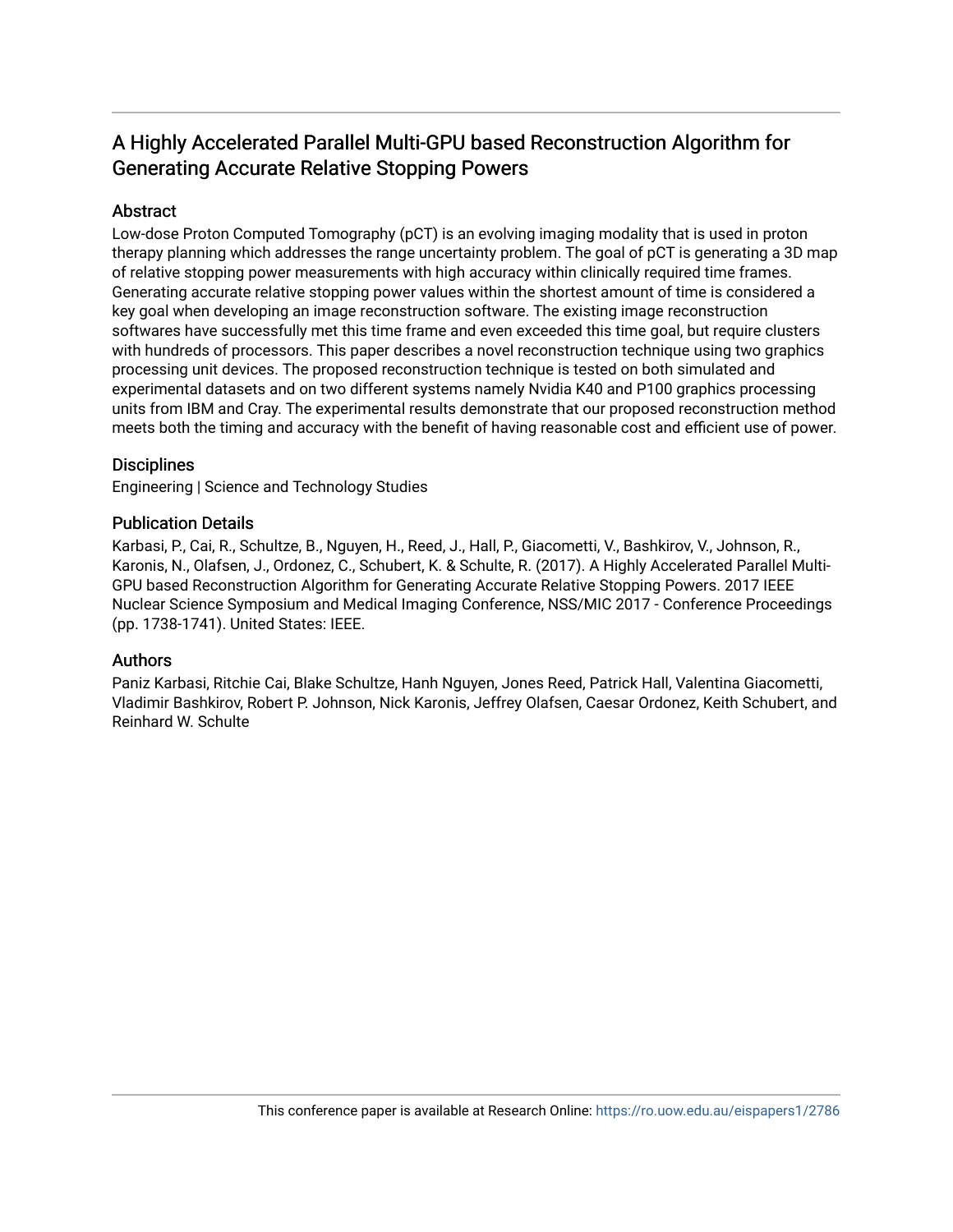# A Highly Accelerated Parallel Multi-GPU based Reconstruction Algorithm for Generating Accurate Relative Stopping Powers

Paniz Karbasi<sup>[1]</sup>, Ritchie Cai<sup>[1]</sup>, Blake Schultze<sup>[1]</sup>, Hanh Nguyen<sup>[1]</sup>, Jones Reed<sup>[1]</sup>, Patrick Hall<sup>[1]</sup>, Valentina Giacometti<sup>[2],[6]</sup>, Vladimir Bashkirov<sup>[6]</sup>, Robert Johnson<sup>[3]</sup>, Nick Karonis<sup>[4]</sup> Jeffrey Olafsen<sup>[5]</sup>, Caesar Ordonez[4] Keith E. Schubert[1],[6] *Senior Member, IEEE*, Reinhard W. Schulte[6] *Member, IEEE*

*Abstract*—Low-dose Proton Computed Tomography (pCT) is an evolving imaging modality that is used in proton therapy planning which addresses the range uncertainty problem. The goal of pCT is generating a 3D map of relative stopping power measurements with high accuracy within clinically required time frames. Generating accurate relative stopping power values within the shortest amount of time is considered a key goal when developing an image reconstruction software. The existing image reconstruction softwares have successfully met this time frame and even exceeded this time goal, but require clusters with hundreds of processors. This paper describes a novel reconstruction technique using two graphics processing unit devices. The proposed reconstruction technique is tested on both simulated and experimental datasets and on two different systems namely Nvidia K40 and P100 graphics processing units from IBM and Cray. The experimental results demonstrate that our proposed reconstruction method meets both the timing and accuracy with the benefit of having reasonable cost and efficient use of power.

The research in proton CT is supported by the National Institute of Biomedical Imaging and Bioengineering (NIBIB), and the National Science Foundation (NSF), award Number R01EB013118, and the United States - Israel Binational Science Foundation (BSF) grant nos. 2009012 and 2013003. The content of this paper is solely the responsibility of the authors and does not necessarily represent the official views of the National Institute of Biomedical Imaging and Bioengineering or the National Institutes of Health.

The support of UT Southwestern and State of Texas through a Seed Grants in Particle Therapy award is gratefully acknowledged.

We gratefully acknowledge Brian Sitton from Baylor University for providing technical support for the use of Kodiak Cluster at Baylor. Also, we express our special thanks to the IBM Poughkeepsie technical staff for supporting the use of Power8 HPC Shared Cluster.

[1] Paniz Karbasi, Ritchie Cai, Blake Schultze, Hanh Nguyen, Jones Reed, Patrick Hall and Keith Schubert are with the Department of Electrical and Computer Engineering, Baylor University, Waco, TX 76798 USA, email: Paniz\_Karbasi@baylor.edu,<br>Ritchie Cai@baylor.edu, Blake Schultze@baylor.edu, Blake Schultze@baylor.edu, Hanh Nguyen@baylor.edu, Jones Reed@baylor.edu, Patrick Hall@baylor.edu, Keith Schubert@baylor.edu

[2] Valentina Giacometti is with the Center for Medical Radiation Physics, University of Wollongong, Wollongong, NSW, Australia, email: valentina8giacometti@gmail.com

[3] Robert Johnson is with the Santa Cruz Institute for Particle Physics, University of California, Santa Cruz, Santa Cruz, CA 95064, USA, email: rjohnson@ucsc.edu

[4] Nick Karonis and Caesar Ordonez are with the Department of Computer Science, Northern Illinois University, DeKalb, IL 60115 email: karonis@niu.edu, cordonez@cs.niu.edu

[5] Jeffrey Olafsen is with the Department of Physics, Baylor University, Waco, TX 76798 USA, email: Jeffrey\_Olafsen@baylor.edu

[6] Valentina Giacometti, Vladimir Bashkirov (vabashkirov@llu.edu), Keith Schubert, and Reinhard Schulte (rschulte@llu.edu), are with Loma Linda University, Loma Linda, CA 92350

#### I. INTRODUCTION

Proton Computed Tomography (pCT) is a growing imaging technology in proton therapy planning. By addressing the range uncertainty problem, pCT images suggest more accurate treatment plans than X-ray CT images [1]. The pCT collaboration has developed a proton CT scanner including a silicon-based tracking system and a multi-stage scintillating energy detector for measuring the water equivalent path length (WEPL) of individual protons [2]. By using low-dose proton emission, calculating the individual proton's most likely path [3], and knowing their energy loss, large and sparse linear system of equations  $Ax = b$  can be written where A is a  $m \times n$ matrix containing the path data, b is the  $m \times 1$  WEPLs vector, and x is the  $n \times 1$  relative stopping powers (RSP) vector. Using the FBP image as the initial iterate, one can iteratively solve the system  $Ax = b$  for generating the 3D map of the RSPs to be used in the treatment planning.

Various concepts ranging from advanced detector designs to appropriately selecting the preprocessing techniques and parameters of the reconstruction algorithm have a major impact on the quality and accuracy of the pCT images [4], [5]. Calculating accurate RSPs is of great importance, but to take advantage of the pCT systems in a clinical setup, there is also a great need for real-time algorithms that can process hundreds of millions of protons in concise time frames not more than a few minutes.

The pCT problem fits well within the Single Instruction Multiple Threads (SIMT) parallel programming paradigm of Graphics Processing Units (GPUs) since we treat each proton as an individual thread that can be processed in parallel. Although there is a great need for small pCT runs as a validation technique in clinics, when it comes to imaging an adult torso, because of the greatly increased problem size, the reconstruction time grows proportional to the four thirds power of the reconstructed object's volume. In order to achieve the time frames that are clinically meaningful (i.e. in under 5 minutes), we have proposed a reconstruction technique which takes advantage of systems with at least 2 GPUs and generates the 3D map of highly accurate RSP values within 40 seconds for 116 million and 79 seconds for 261 million proton histories. Moreover, based on the experimental results, our proposed reconstruction algorithm runs faster than the ex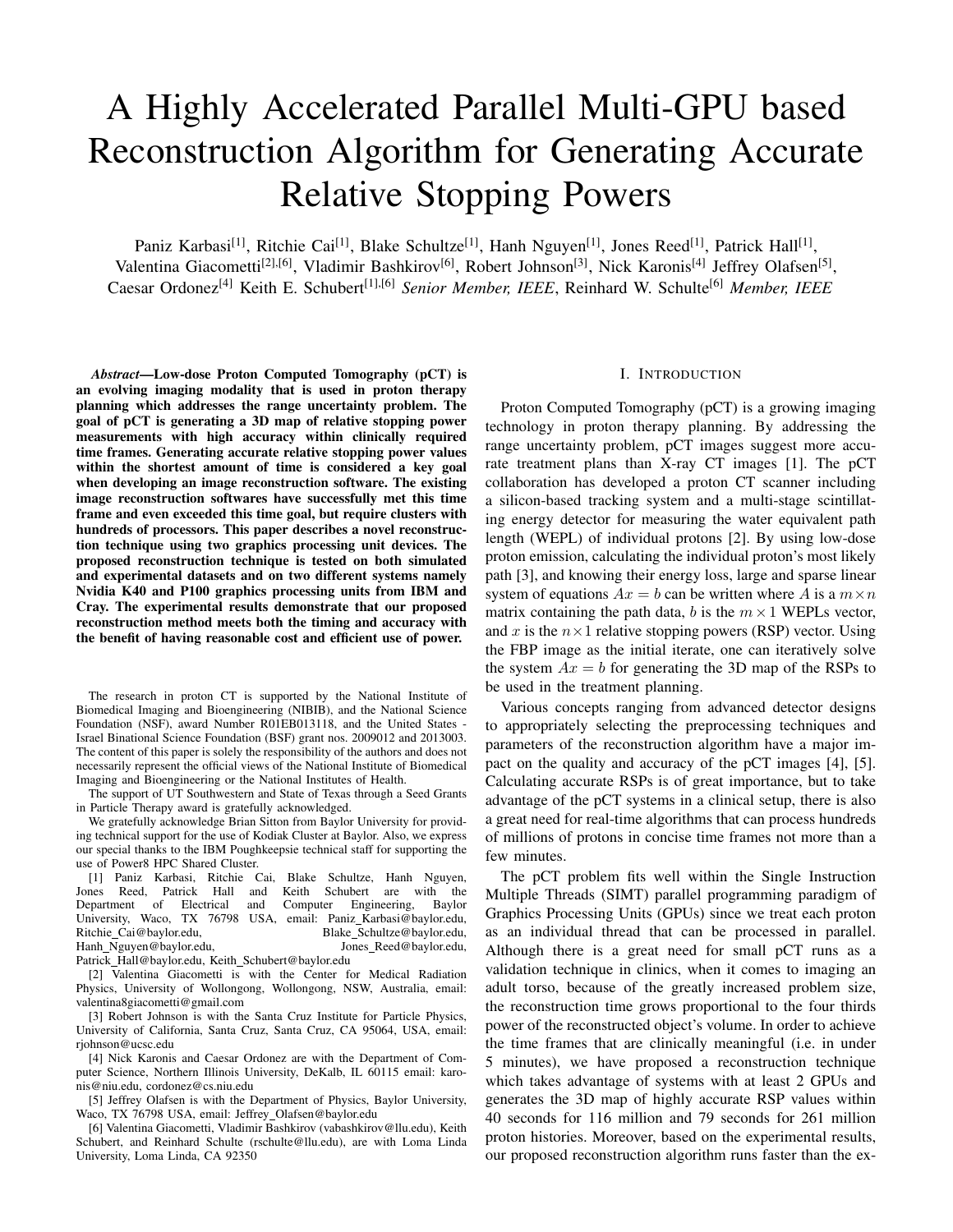pected speedup on the Nvidia K40 GPUs which demonstrates it is a reasonable and economical alternative for the clinical pCT systems.

#### II. RELATED WORK

The rapid evolution of GPUs in the recent years has contributed to design and implementation of accelerated processing algorithms of many real world applications. Real-time reconstruction of the 3D maps of RSP measurements is a key factor that needs to be met in pCT imaging. In [6] it has been demonstrated that the reconstruction time can be reduced from 7 hours on a single machine to 53 seconds using a GPU cluster for a dataset of size 131 million protons. In [7] it has been further demonstrated that image reconstruction in pCT can be accelerated through a hybrid approach that uses both Message Passing Interface (MPI) and GPUs. Using this approach on the same cluster the reconstruction rumtime has been improved and reduced to 43 seconds for a similar size of dataset. In a recent study in [8], it is shown using the same approach as the first evaluation of the pCT software in [7], the execution time for generating accurate RSP values for a dataset of size 131 million protons is almost 30 seconds running on 60 processors (60 CPU cores + 60 GPUs). The method we have proposed in this paper, removes the cost of having a GPU cluster, and generates accurate RSPs with only a single computer and two P100 GPUs thus reducing the time to 40 seconds for a simulated CTP404 dataset of size 116 million protons.



Fig. 1: Schematic drawing of Algorithm 1 with two GPUs

#### III. METHODOLOGY

In order to benefit from the Nvidia Tesla GPUs, we have developed a fast and easy to implement reconstruction algorithm that can run on systems with at least 2 GPUs with the advantage of eliminating the need of data transfers among the GPUs. The algorithm we have designed relies on the following two facts:

- 1) only a small fraction of protons intersect multiple slices along the vertical axis
- 2) within a slice, only a small portion of protons pass through and are used in reconstruction of that specific slice

Based on the first observation which is reported with details in Table I, we know that a proton's path does not have a significant deviation along the  $z$  axis or vertical slices of the reconstruction volume. This enables us to consider an algorithm without having a significant concern about the GPU-to-GPU data transfers which could potentially add some considerable timing constrains.

The second observation allows us to split the protons among the available GPUs such that each GPU reconstructs a portion of the 3D image. Each GPU only needs some fraction of the protons and this lowers the amount of required memory and processing time per GPU leading to a faster reconstruction time overall.

The general structure of the proposed multi-GPU based reconstruction technique can be seen in Algorithm 1. The first step is the division of the reconstruction volume into several overlapping regions based on the number of available GPUs, while each region is assigned to a unique key. The overlap is set at twice the slices for a 96% coverage (Table I). In the second step, each proton is associated with the image region entered to and exited from. In the third step, based on the number of protons that pass through each image region, the required memory for each proton is allocated on each GPU. Lastly (fourth step), we perform a standard iterative solver [9] on each GPU. Finally, in the overlap of two regions, where there are two reconstructions of each slice, we select the reconstruction that is closest to the non-overlapped slices of its region. For example, in the reconstruction presented in this work, there are two regions, one containing slices  $0 - 12$  and the other containing slices  $7-19$ . The overlap corresponds to slices  $7-12$ , and the final image will be made of slices  $0-9$ from the first region and 10−19 of the second. The high level description of Algorithm 1 is illustrated in Fig. 1.

| Algorithm 1 multi-GPU based reconstruction algorithm |  |
|------------------------------------------------------|--|
| procedure MULTI-GPU BASED RECONSTRUCTION             |  |
| 1: setupImageRegions()                               |  |
| 2: identifyProtonsPassingRegions()                   |  |
| 3: allocateMemoryForProtonsPerGPU()                  |  |
| 4: iterativelySolvePerGPU()                          |  |
| 5: selectSlice()                                     |  |
|                                                      |  |

#### IV. EXPERIMENTS AND RESULTS

In this section, we compare the runtime of the proposed multi-GPU based reconstruction technique on three different systems using single and double GPUs, and compare the accuracy of the reconstructed RSP values generated by Algorithm 1 and the standard single GPU technique.

TABLE I: Percentage of protons passing through image slices along the z axis for the simulated and experimental CTP404 phantom with the 0.25 centimeters slice thickness

| # of slices | <b>Simulated CTP404</b><br><b>Experimental CTP404</b> |    |
|-------------|-------------------------------------------------------|----|
|             | 37                                                    |    |
|             |                                                       | 36 |
|             |                                                       |    |
|             |                                                       |    |
|             |                                                       |    |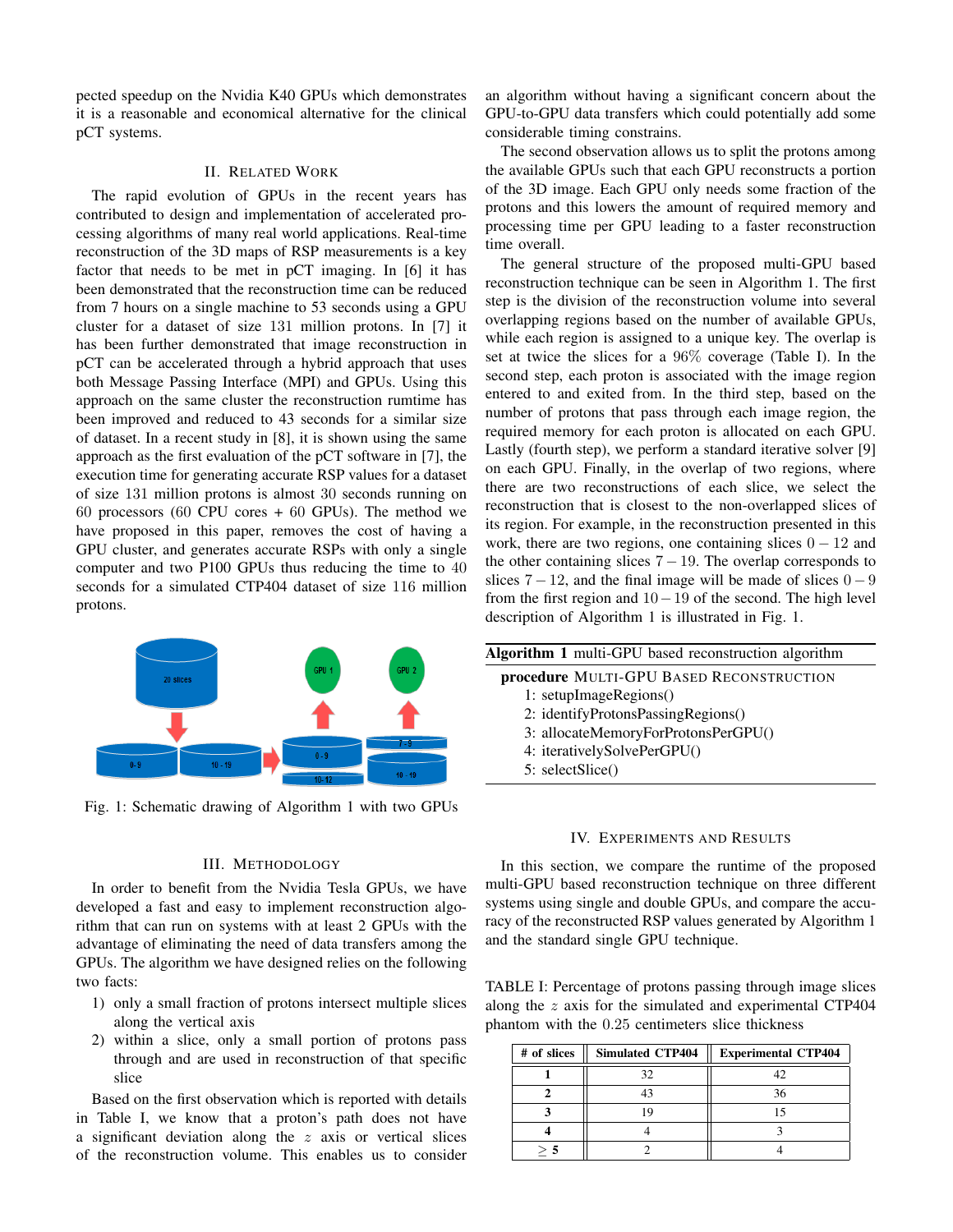#### *A. Systems and Datasets*

In order to analyze the performance of the proposed algorithm discussed in the previous section, we have tested the algorithm on three different platforms: 2 Nvidia K40s on a Xeon, Cray's 2 P100 GPUs, and IBM's P100 GPU.

Angle intervals of 4-degree per projection (90 projections for a full rotation scan) and continuous angle increments were used for the reconstruction of simulated and experimental CTP404 phantom datasets, respectively. Also, both of these datasets are composed of 20 slices in the vertical direction while the slice thickness is 0.25 cm.

The simulated data were obtained using the Geant4 based software simulation platform described in [10]. The simulated and experimental CTP404 data are composed of 116 million and 261 million proton histories, respectively, later reduced using data cleaning techniques (e.g. identifying and removing statistical outliers). The actual number of protons used by the iterative solver is 21 and 78 million protons for the simulated and experimental data respectively. When using the proposed reconstruction algorithm described in Algorithm 1, there are different number of protons passing through each image region which are reported in Table II.

Based on the results in Table II, protons are evenly distributed between the two image regions for the simulated data, while the top image region of the experimental data compasses twice the number of protons that pass through the bottom image region. Execution times reported in the next section heavily depend on the number of protons traversing the image regions and the distribution of data.

TABLE II: Number of protons (millions) in each image region used by the GPUs to perform the iterative solver

| Data                       | Slices 0-12 | <b>Slices 7-19</b> |
|----------------------------|-------------|--------------------|
| <b>Simulated CTP404</b>    |             |                    |
| <b>Experimental CTP404</b> |             | 33                 |

#### *B. Performance and Execution Time*

In order to test the performance of our proposed reconstruction algorithm, we used two different block sizes 3200 and 320000 for the experimental data and 320000 for the simulated data. The block size is the number of protons to be processed in parallel based on the block iterative technique Diagonally-Relaxed Orthogonal Projections, (DROP [11]). When it comes to the performance of the iterative solver, in general, larger block sizes decrease the runtime of a single iteration but not necessarily generate accurate RSPs. Here we have reported the timings of both 3200 and 320000 for the experimental data for comparison purpose (see Tables V and VII).

Based on the timings in Table III, the performance of Algorithm 1 is about 1.75 times faster for the simulated data on K40 while based on Table V, the iterative solver with two GPUs is 1.3 times faster than the single-GPU iterative solver for the experimental data. The reason comes from the fact that the number of protons used by the top image region (slices  $0-12$ ) is only 1.25 times less than the total number of protons used by the single-GPU iterative solver for experimental data (Table II) and since slice number 9 comes from the top image region with 62 million protons, there is not a significant performance improvement with the iterative solver using two GPUs on the experimental data.

An important observation regarding the timings in Table III is that on P100 system, the runtime of the iterative solver is about 1.53 times faster with the proposed method and is similar to the expected speedup  $\frac{21}{14}$  or 1.5. On the other hand, the speedup of the proposed method on K40 system is about 1.75, which is greater than the expected one. The reason comes from the difference between the memory sizes of K40 and P100 GPUs. In fact, the smaller memory of the K40 system in comparison to P100, leads to efficient usage of the cache on K40 leading to a faster runtime of a single iteration. The total runtime of the pCT software including the data reads and data cleaning techniques is reported in Tables IV and VI for the simulated and experimental data respectively.

TABLE III: Runtime (second) comparison of Algorithm 1 (step 4) with 1 iteration of the single-GPU iterative solver on simulated data with block size of 320000

|             | <b>Current Algorithm</b> | <b>Proposed Algorithm</b> |  |
|-------------|--------------------------|---------------------------|--|
| K40         | 13.3                     | 7.6                       |  |
| <b>P100</b> | 2.3 (IBM $&$ Cray)       | $1.5$ (Cray)              |  |

TABLE IV: Total reconstruction runtime (second) of simulated data converging after 5 and 3 iterations (Table III) of the iterative solver for single-GPU and Algorithm 1, respectively

| <b>Current Algorithm</b> |                   | <b>Proposed Algorithm</b> |  |
|--------------------------|-------------------|---------------------------|--|
| K40                      | 154               | 96                        |  |
| <b>P100</b>              | 45 (IBM $&$ Cray) | $40$ (Cray)               |  |

TABLE V: Runtime (second) comparison of Algorithm 1 (step 4) with 1 iteration of the single-GPU iterative solver on experimental data with block size of 3200

|             | <b>Current Algorithm</b> | <b>Proposed Algorithm</b> |  |
|-------------|--------------------------|---------------------------|--|
| K40         | 79.7                     | 60.8                      |  |
| <b>P100</b> | 10.2 (IBM & Cray)        | $7.1$ (Cray)              |  |

TABLE VI: Total reconstruction runtime (second) of experimental data converging after 5 and 3 iterations (Table V) of iterative solver for single-GPU and Algorithm 1, respectively

|                  | <b>Current Algorithm</b> | <b>Proposed Algorithm</b> |
|------------------|--------------------------|---------------------------|
| K40              | 521                      | 311                       |
| P <sub>100</sub> | 106 (IBM & Cray)         | 79 (Cray)                 |

TABLE VII: Runtime (second) comparison of Algorithm 1 (step 4) with 1 iteration of the single-GPU iterative solver on experimental data with block size of 320000

| <b>Current Algorithm</b> |                     | <b>Proposed Algorithm</b> |
|--------------------------|---------------------|---------------------------|
| K40                      | 36.8                | 31.2                      |
| <b>P100</b>              | 4.9 (IBM $& Cray$ ) | $3.6$ (Cray)              |